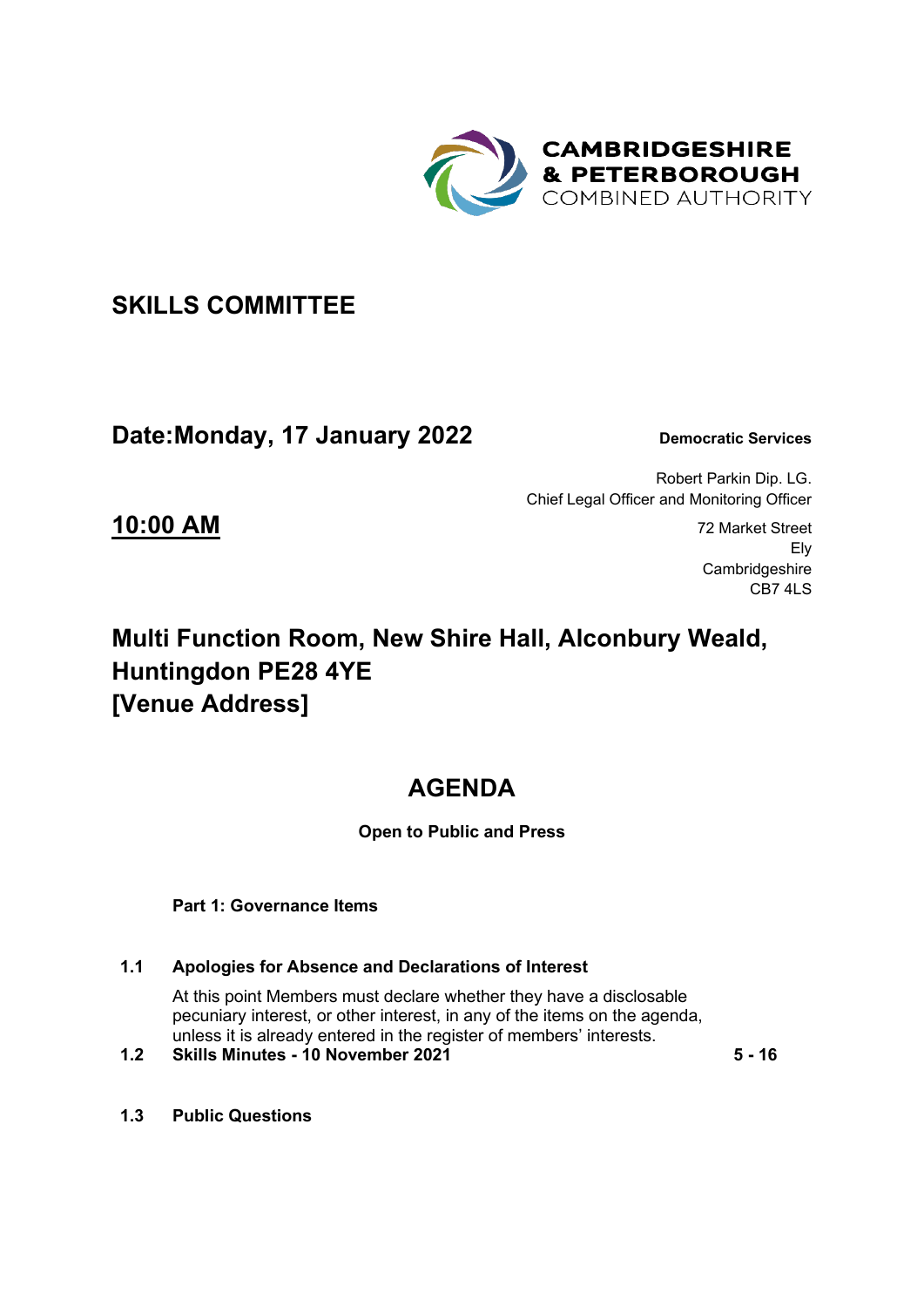|     | Arrangements for public questions can be viewed in Chapter 5,<br>Paragraphs 18 to 18.16 of the Constitution which can be viewed here |             |
|-----|--------------------------------------------------------------------------------------------------------------------------------------|-------------|
| 1.4 | - Constitution<br><b>Skills Committee - Agenda Plan</b>                                                                              | $17 - 20$   |
| 1.5 | <b>Combined Authority Forward Plan</b>                                                                                               |             |
|     | <b>Combined Authority Forward Plan</b>                                                                                               |             |
|     | Part 2: Recommendations to Combined Authority Board                                                                                  |             |
| 2.1 | Peterborough University - Phase 3 Business Case                                                                                      | $21 - 142$  |
| 2.2 | <b>Health and Care Sector Work Academy</b>                                                                                           | 143 - 146   |
| 2.3 | <b>Employment and Skills Strategy and Action Plan</b>                                                                                | 147 - 208   |
| 2.4 | Growth Works Management Review - January 2022                                                                                        | 209 - 222   |
|     | Part 3: Delivery                                                                                                                     |             |
| 3.1 | <b>Adult Education Budget Annual Return and Evaluation</b>                                                                           | $223 - 314$ |
| 3.2 | <b>Local Skills Report Refresh</b>                                                                                                   | $315 - 416$ |
| 3.3 | <b>Digital Skills Bootcamps Update</b>                                                                                               | 417 - 420   |
| 3.4 | <b>Budget &amp; Performance Report</b>                                                                                               | 421 - 426   |
|     | Part 4: Date of Next Meeting                                                                                                         |             |

Wednesday 16 March 2022

## **COVID-19**

The legal provision for virtual meetings no longer exists and meetings of the Combined Authority therefore take place physically and are open to the public. Public access to meetings is managed in accordance with current COVID-19 regulations and therefore if you wish to attend a meeting of the Combined Authority, please contact the Committee Clerk who will be able to advise you further.